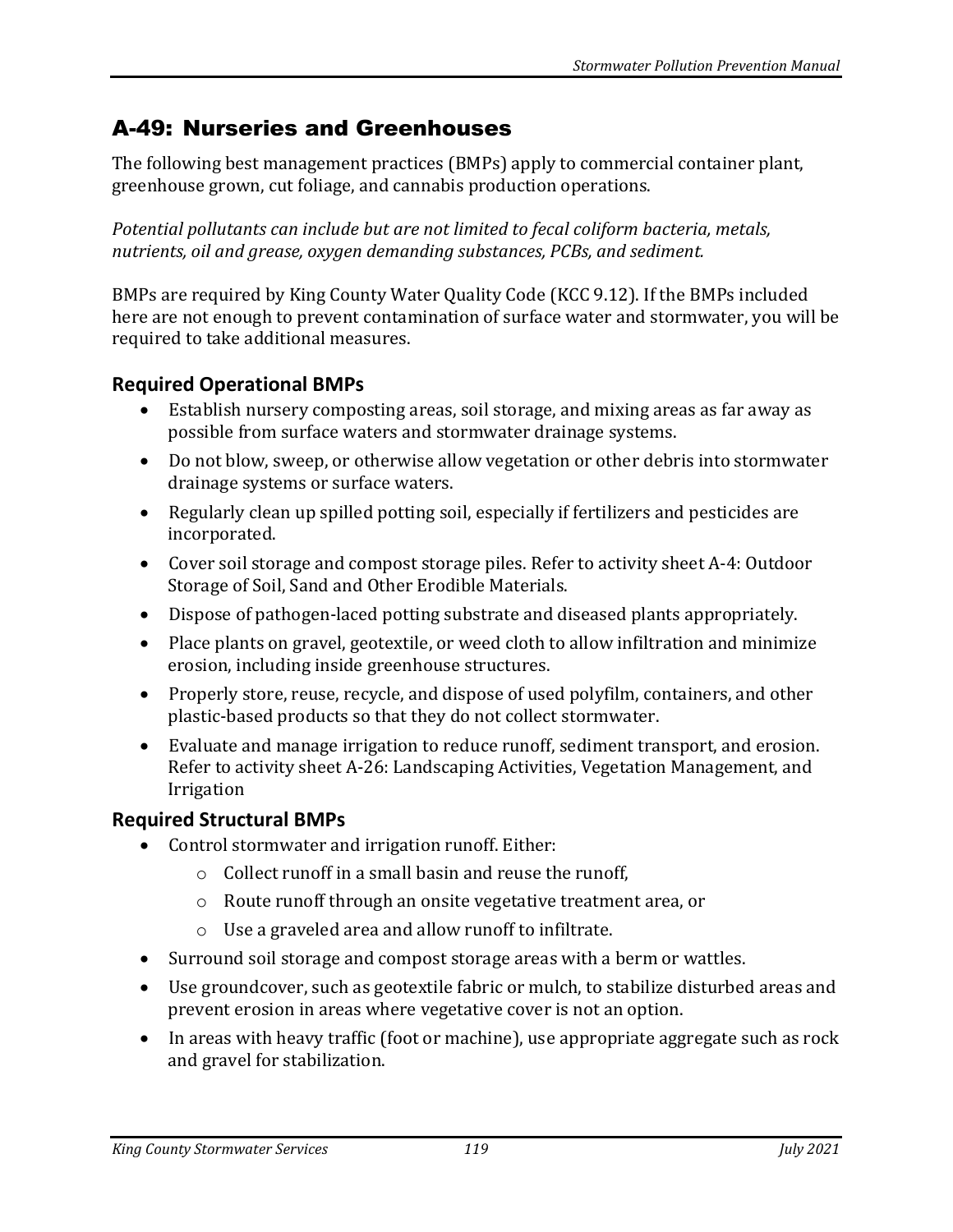• Store potting substrate that contains fertilizer in a dedicated area with an impermeable base. If the storage area is not under a roof to protect it from rainfall, then manage runoff so that no substrate enters the storm drain system or surface waters.

### **Supplemental BMPs – Operational**

- Use soil mixing and layering techniques with composted organic material to reduce herbicide use and watering.
- Utilize soil incorporated with fertilizers and/or pesticides immediately; do not store for extended periods.
- Irrigation:
	- o Place irrigation emitters primarily in the plant's root zone. This will significantly reduce nutrient related impacts from fertilizers.
	- o Avoid over-irrigating. This may exceed the soil's water-holding capacity and lead to run-off or leaching
	- $\circ$  Consider, and adjust as needed, the uniformity of application, the amount of water retained within the potting substrate, and the amount of water that enters containers compared to that which exits the containers and/or falls between containers.
	- o Consolidate containers and turn off irrigation in areas not in production. This may require individual on/off valves at each sprinkler head.
	- $\circ$  Based on the stage of plant growth, space containers and flats as close as possible to minimize the amount of irrigation water that falls between containers.
	- o Group plants of similar irrigation needs together.
	- o Consider minimizing water losses by using cyclic irrigation (multiple applications of small amounts). Consider using sub-irrigation systems (e.g. capillary mat, ebb-and-flow benches, and trays or benches with liners); these systems can conserve water and reduce nutrient loss, particularly when nutrients are supplied in irrigation water that is reused.

#### **Supplemental BMPs – Structural**

- Use windbreaks or other means (e.g. pot in pot) to minimize plant blow over.
- Cover potting areas with a permanent structure to minimize the loss of soil. Use a temporary structure if a permanent structure is not feasible.

#### **Additional Information**

- *Stormwater Pollution Prevention Manual*, Chapter 3: Commercial and Multifamily BMPs
	- o [A-3: Storage of Liquid Materials in Portable Containers](https://your.kingcounty.gov/dnrp/library/water-and-land/stormwater/stormwater-pollution-prevention-manual/a03-jul21.pdf)
	- o [A-4: Outdoor Storage of Soil, Sand and Other Erodible Materials](https://your.kingcounty.gov/dnrp/library/water-and-land/stormwater/stormwater-pollution-prevention-manual/a04-jul21.pdf)
	- o [A-5: Storage and Use of Pesticides and Fertilizers](https://your.kingcounty.gov/dnrp/library/water-and-land/stormwater/stormwater-pollution-prevention-manual/a05-jul21.pdf)
	- o [A-11: Cleaning or Washing of Tools and Equipment](https://your.kingcounty.gov/dnrp/library/water-and-land/stormwater/stormwater-pollution-prevention-manual/a11-jul21.pdf)